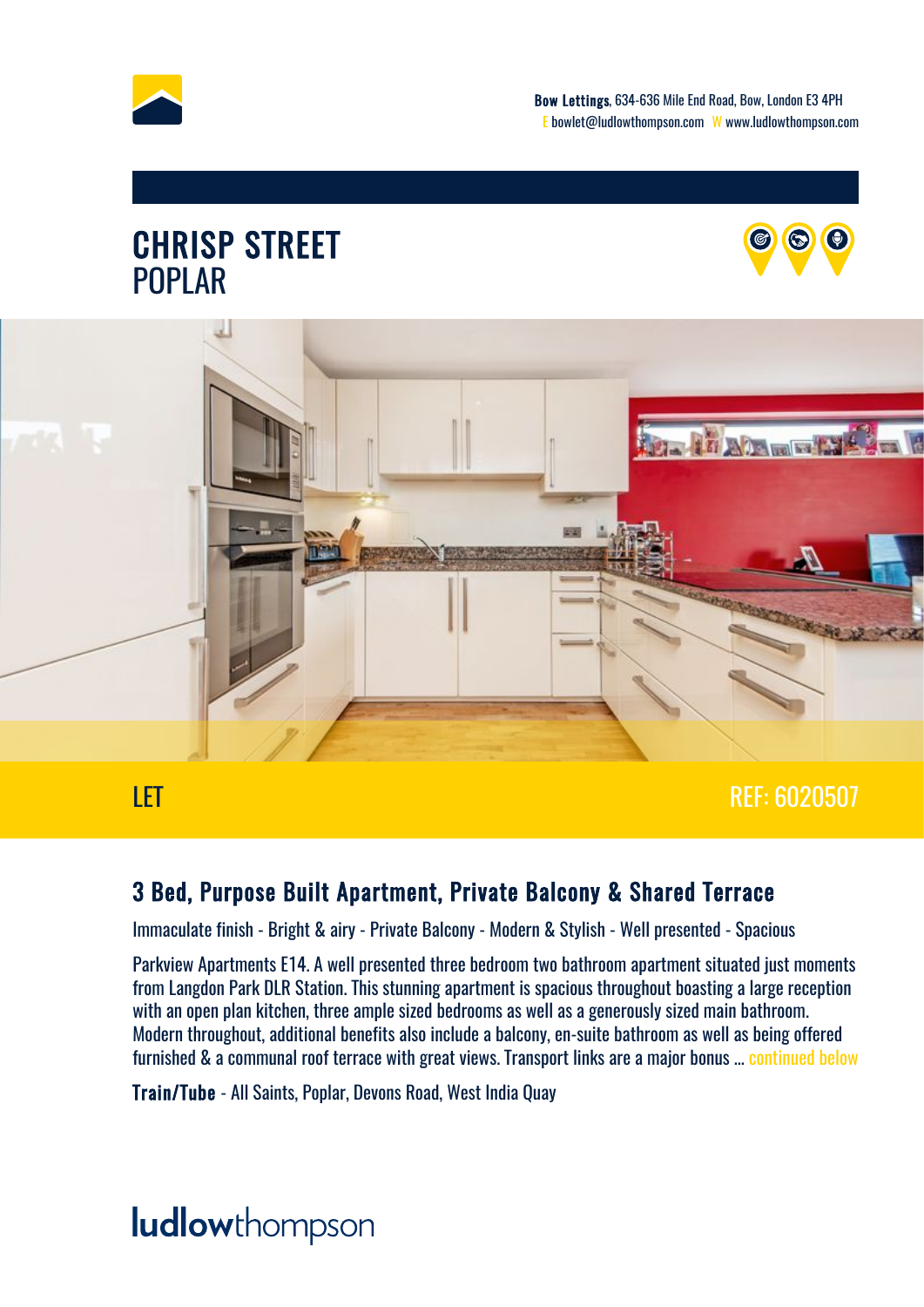

### CHRISP STREET POPLAR







Reception Kitchen



Reception alt **Balcony** 





Master bedroom Master Bedroom alt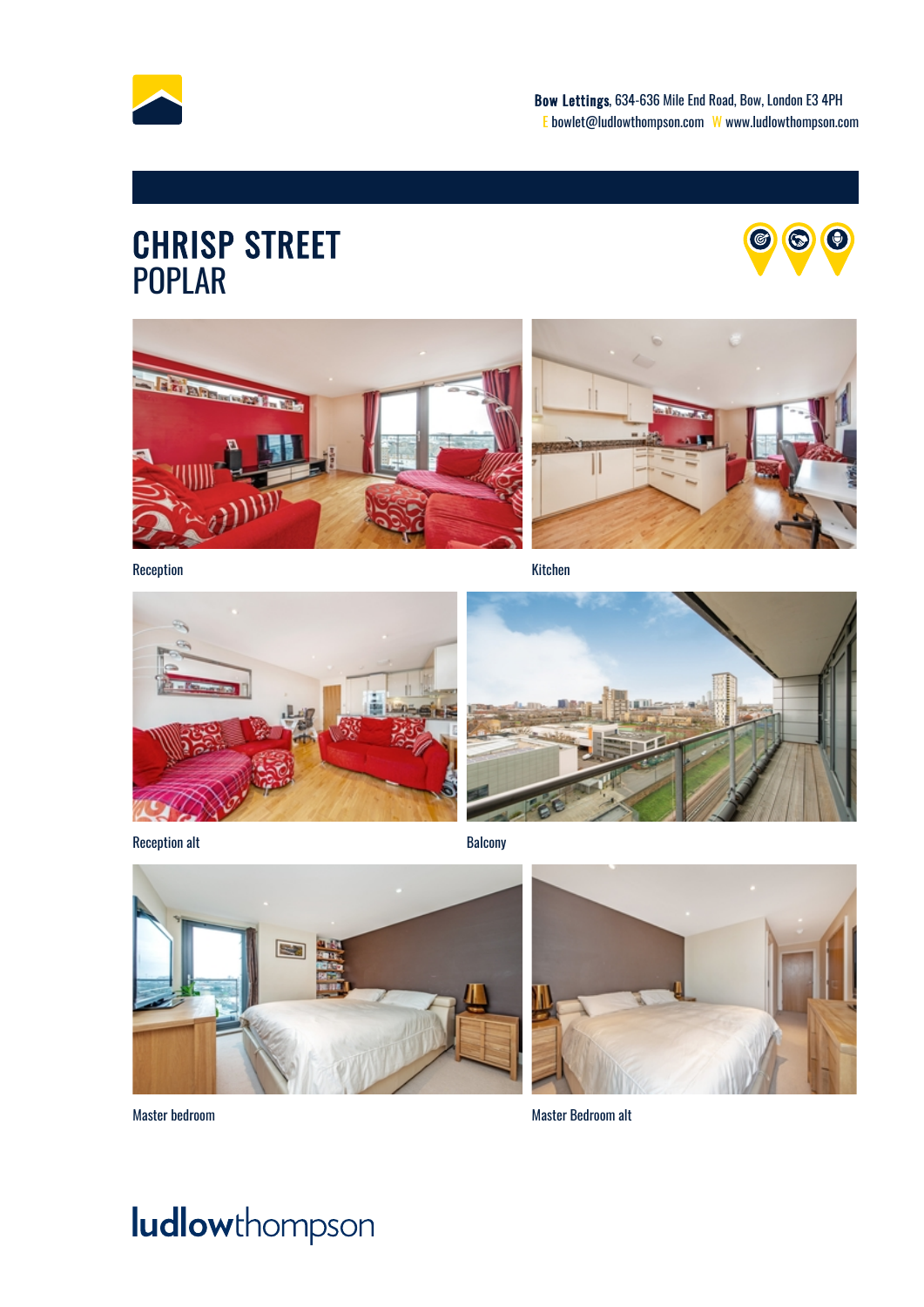

### CHRISP STREET POPLAR







En-Suite 2nd Bedroom



2nd Bedroom alt **Main Bathroom** Main Bathroom







3rd Bedroom Roof Terrace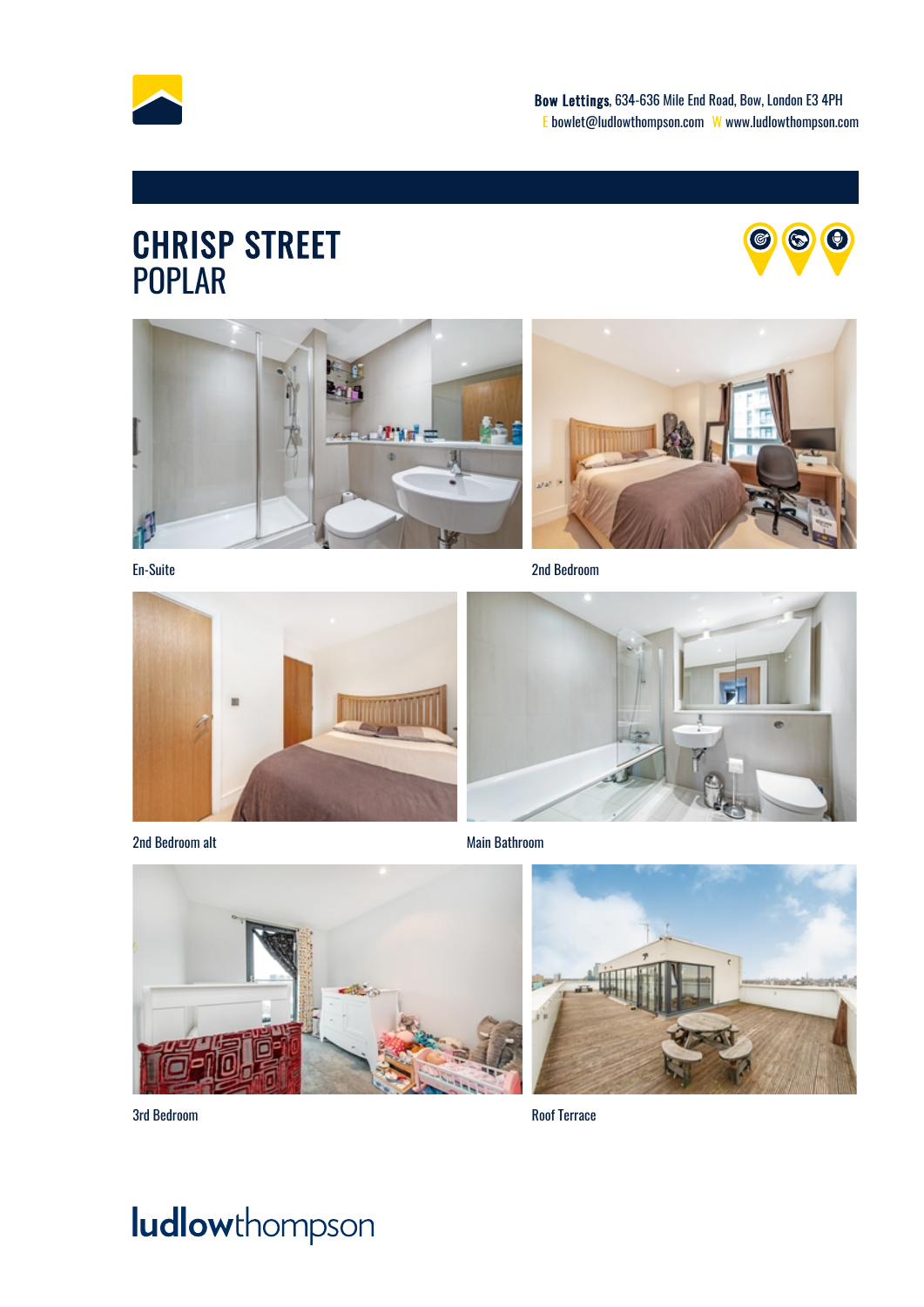

### CHRISP STREET POPLAR







Roof terrace alt exterior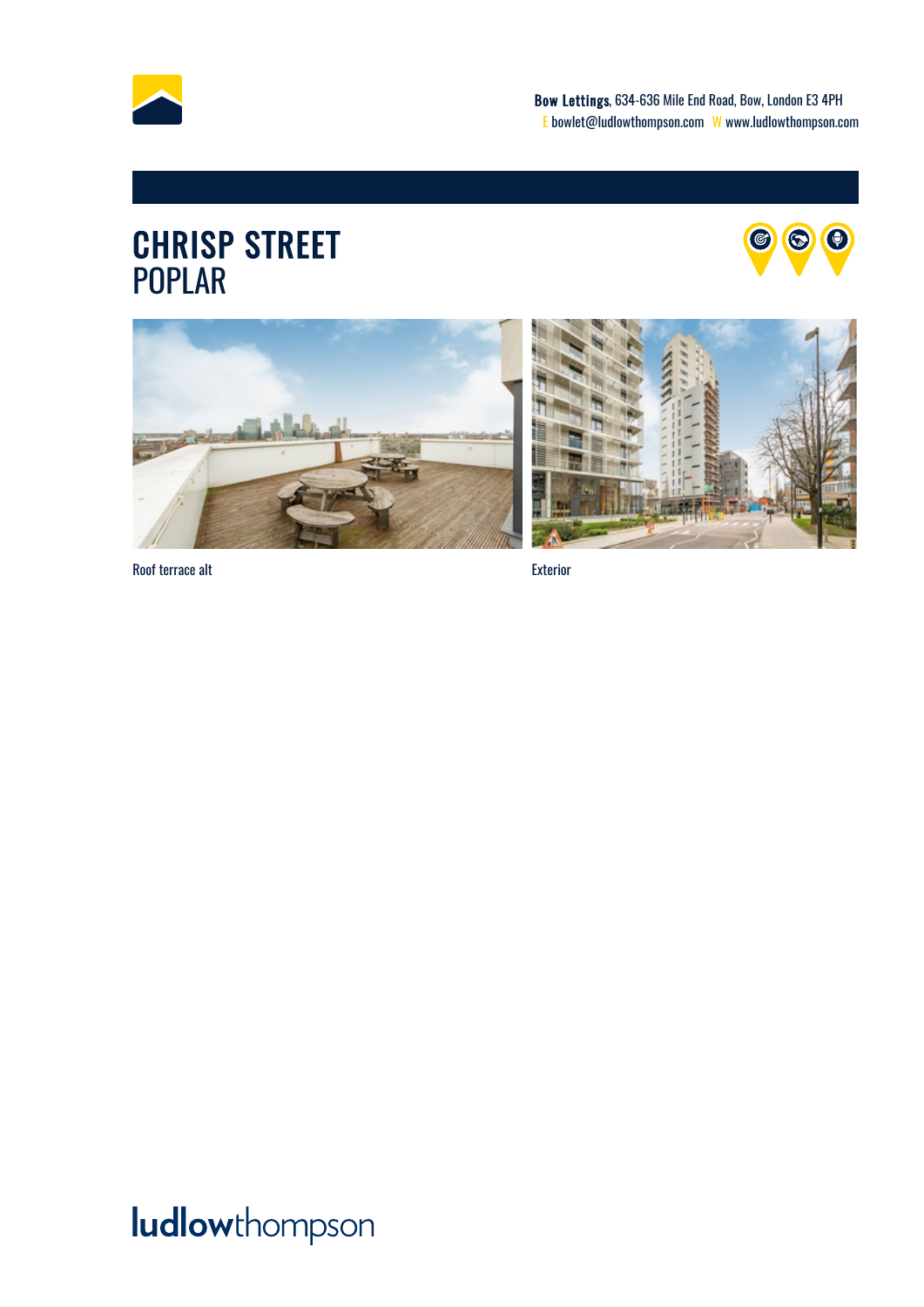

X

#### CHRISP STREET POPLAR





#### **Parkview Apartments**

Approximate Gross Internal Area = 921 sq ft / 85.6 sq m

Not to scale, for guidance only and must not be relied upon as a statement of fact All measurements and areas are approximate only and have been prepared in accordance with the current edition of the RICS Code of Measuring Practice

Please note that this floor plan is produced for illustration and identification purposes only. It is NOT drawn to a scale. Measurements are taken in accordance with the R.I.C.S. Code of Measurement Practice. Areas quoted are Gross Internal Areas as per the R.I.C.S. Code and are not guaranteed. Do not use this plan to buy or place furniture of furnishings. Rely upon your own measurements only. Areas quoted are only a guide.

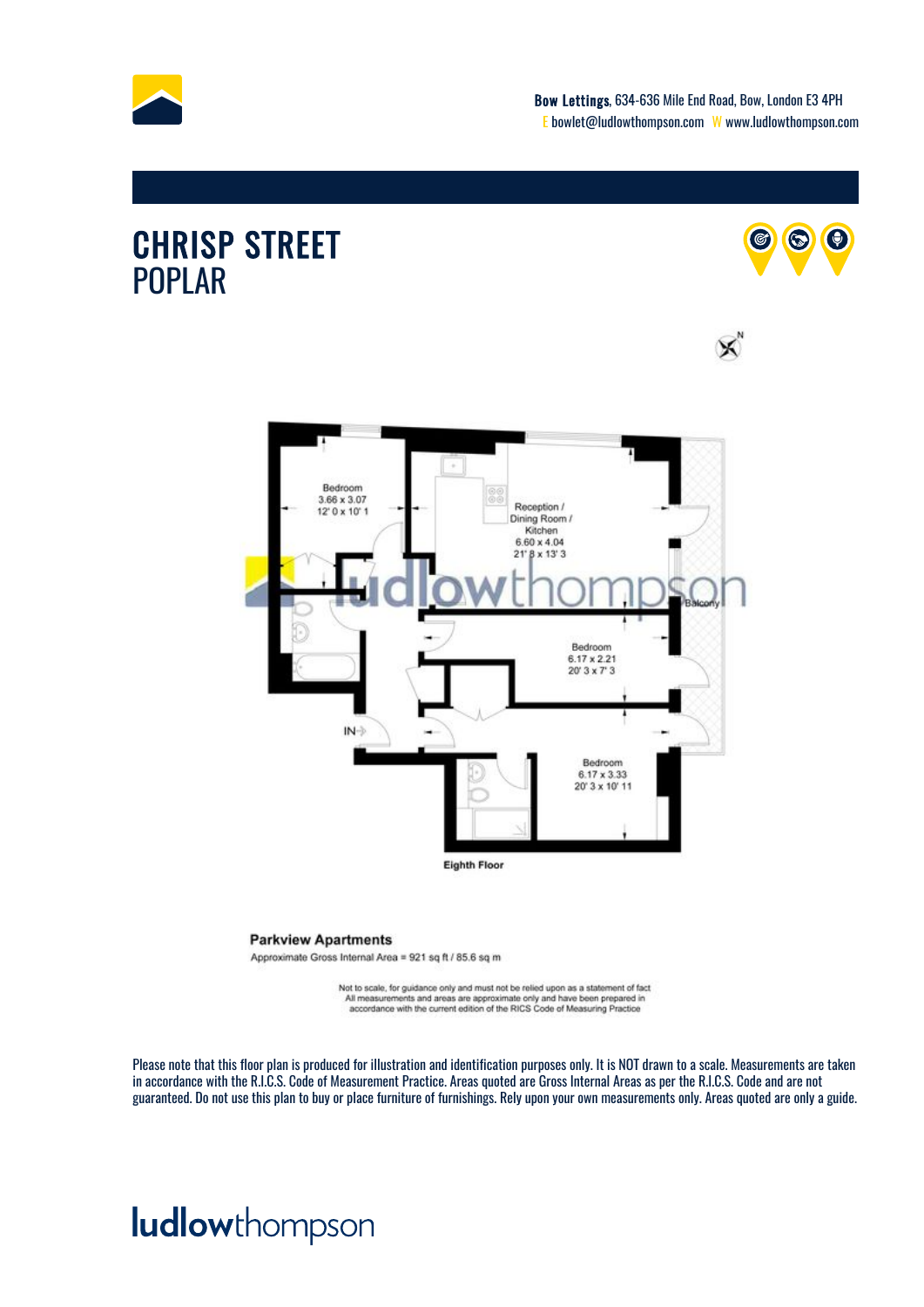<span id="page-5-0"></span>

### CHRISP STREET POPLAR



Parkview Apartments E14. A well presented three bedroom two bathroom apartment situated just moments from Langdon Park DLR Station. This stunning apartment is spacious throughout boasting a large reception with an open plan kitchen, three ample sized bedrooms as well as a generously sized main bathroom. Modern throughout, additional benefits also include a balcony, en-suite bathroom as well as being offered furnished & a communal roof terrace with great views. Transport links are a major bonus with local bus routes & DLR all close by. Don't miss out, call the team to view on 02081503325.

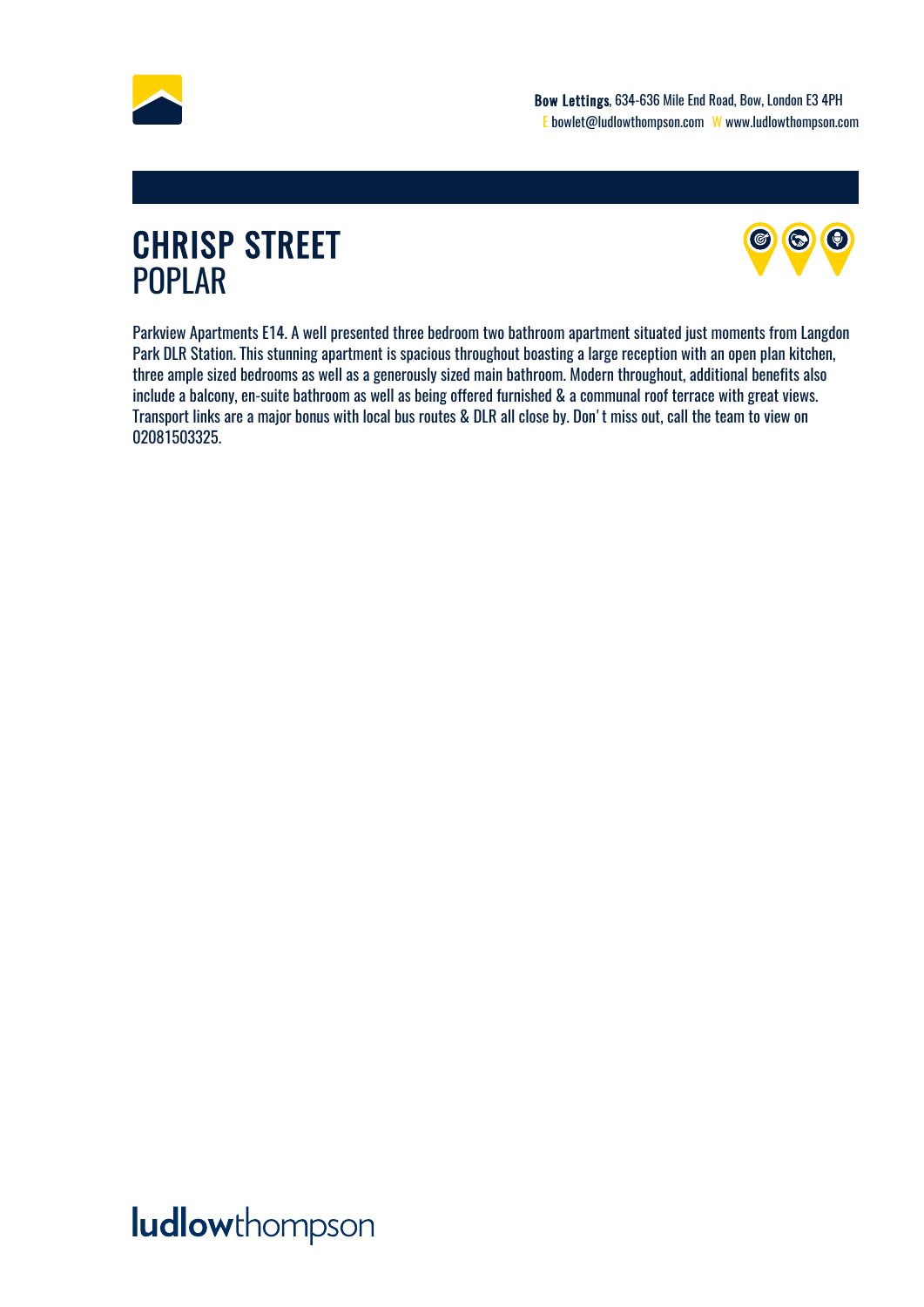

### CHRISP STREET POPLAR